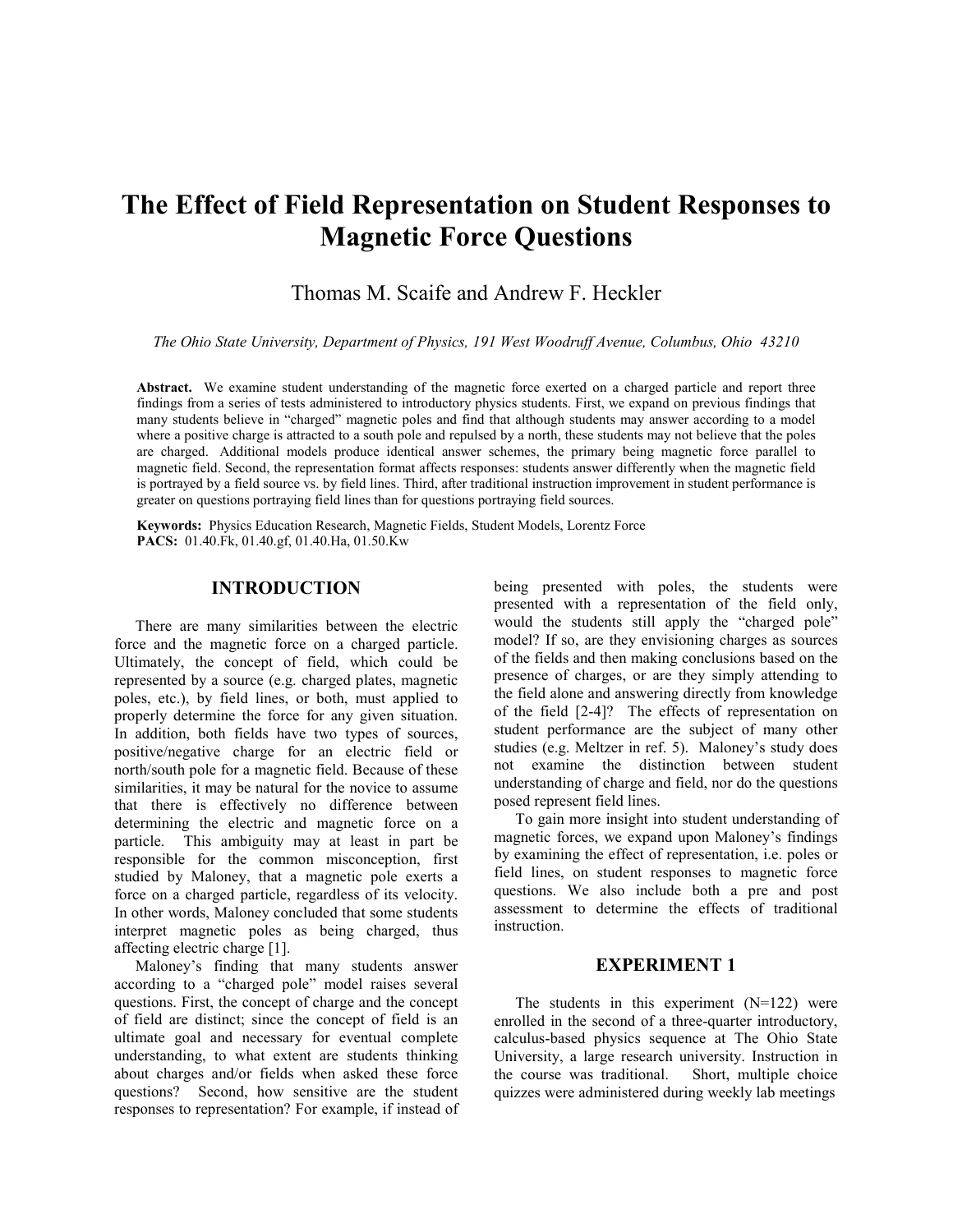A charged particle is placed in a magnetic field, as shown in the arrangements below. In some cases, the particle is given an initial velocity v in the direction indicated by the large arrow. For each case, circle the direction of the force, if any, experienced by the charged particle. Ignore gravity.



FIGURE 1. Example question from pre-test. Each student was given either the Field Line Representation, or the Magnetic Pole Representation.

and graded for participation. All questions asked were similar to those of the Maloney study – students were given a positively charged particle either moving perpendicular to the magnetic field or with zero velocity [1]. However the questions included two significant differences. First, the answer choices included all three dimensions. In Maloney's study, answer choices were limited to directions collinear with the field. In order to be correct, students had to repeatedly choose "neither" for all questions. This lack of directional choices potentially inflated responses in these directions. Second, in order to test the effects of representation format, approximately half of students were given questions in which the magnetic field was represented by magnetic poles, and the other half were given questions in which the magnetic field was represented by field lines. Examples of each question format are shown in Figure 1.

The pre-test was administered in the fifth week of a ten-week course, directly following instruction in electrostatics but previous to instruction in magnetostatics. Figure 2 presents students' answering patterns on both a non-zero velocity question and a zero velocity question. Both figures indicate that students in the field line representation condition are more likely to answer incorrectly, choosing "F Parallel to B" or "F Anti-Parallel to B". However, only the zero velocity question produces a statistically reliable difference between the conditions ( $t=2.25$ ,  $dF=120$ ,  $p<0.05$ ), compared to the non-zero velocity condition  $(t=0.99, dF=120, p=0.32)$ .

The post-test was administered in the  $10^{th}$  (final) week of instruction (N=124), about one week after the material was covered in class. There is a clear effect of instruction: 13% of the students obtained a correct answer in the pre-test compared to 45% in the post-test on the two reported questions. These results are somewhat different than Maloney's, who found that even after instruction approximately 60% of students answered according to the "charged pole" model [1]. Overall, students in the field line representation obtained higher scores than students in the pole representation on the 12-question quiz (field lines:  $\bar{x}_f$ =0.53, magnetic poles:  $\bar{x}_m$ =0.39, t=3.04, dF=122,  $p<0.01$ ).

Figure 3 shows post-test results of questions virtually identical to the pre-test questions. On the post-test the performance of students in the two conditions reversed from the pre-test; students in the field line representation answer correctly significantly more than students in the pole representation in both the zero velocity ( $t=2.56$ ,  $dF=122$ ,  $p=0.01$ ) and the non-zero velocity ( $t=2.69$ ,  $dF=122$ ,  $p<0.01$ ) questions. Notably, students in the pole representation chose the answer consistent with the "charged pole" model more often than the student in the field line condition.



FIGURE 2. Plots of student responses to the non-zero and zero velocity pre-test questions (Field Line Representation: N=60, Magnetic Pole Representation: N=62).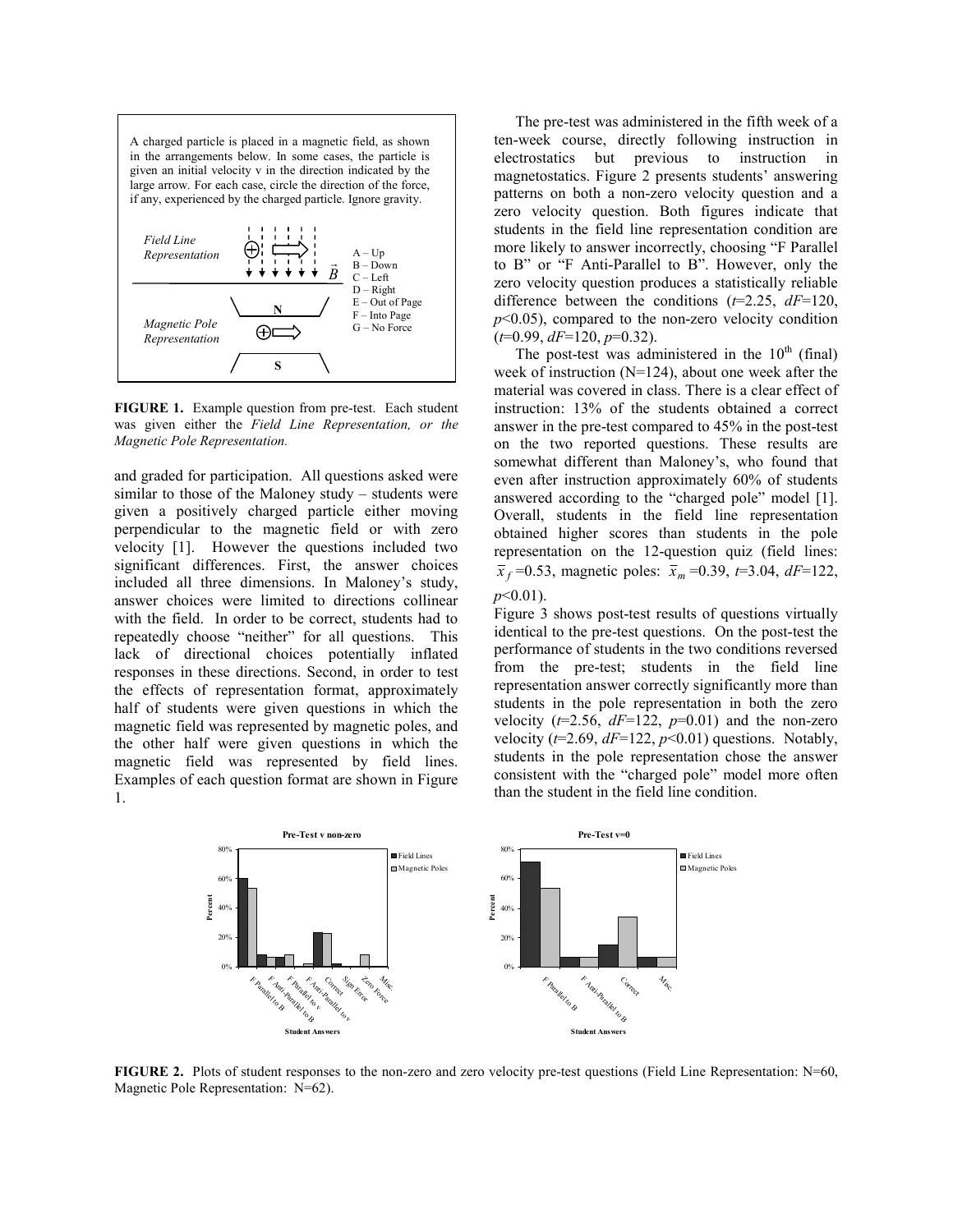

FIGURE 3. Plots of student responses to the non-zero and zero velocity post-test questions (Field Line Representation: N=69, Magnetic Pole Representation: N=55).

#### **Discussion**

The pre-test results suggest that when given a question represented with magnetic field lines, students with little prior knowledge of magnetic forces tend to answer that the magnetic force is in the direction of the field, similar to the rules for electric field lines, which they just learned in an earlier section in the course. Note that this answer scheme is not necessarily the same as that of the "charged pole" model, since there is no explicit representation of a pole. When students are given a question represented with magnetic poles, they tend to answer in a way consistent with a "charged pole" model. Although not directly tested in this experiment, students may be first imagining field lines from the represented poles and then using the field lines to answer. It is not unreasonable to infer from this data that in fact these two different representations are cueing two completely different models: either the "charged pole" model or the "force-in-direction-of-field" model.

The post-test results present an interesting shift in the dependence of representation: when students are presented with the field representation they appear to have abandoned the "force-in-direction-of-field" model and learned the correct model, whereas the when cued with the pole representation, many students still answer according to the "charged pole" model, even after traditional instruction (although less than before instruction). Nonetheless, these results are only suggestive; it is still not clear whether students are using any particular model.

## EXPERIMENT 2

Experiment 2 was administered to a separate but similar population of students (N=239) in a different quarter. Experiment 1 indicated that when compared

between students in different conditions, student answering depends on the representation format of the question, namely field lines or poles. In Experiment 2, we administer a within-student test to determine whether the same student will answer differently when presented with the two representations. In order to account for effects of order of presentation of the two representations, one half of the class received one representation first and the second half received the other first.

Results indicate that while student performance did not depend significantly on question order (field line question:  $\chi^2$ =4.47, dF=2, p=0.11; magnetic pole question:  $\chi^2$ =1.34, dF=2, p=0.51), students did answer according to the "charged pole" model more frequently to the field line representation (67% compared to 57%) (McNemar's test,  $\chi^2$ =6.7, dF=1,  $p=0.01$ ). Figure 4 shows student responses to the both the magnetic pole representation and the field line representation. The "Charged Pole" category includes all responses in the dimension of the magnetic field, including parallel and anti-parallel, while the "Correct" category includes all responses in the dimension of the correct answer.

The post-test was administered under somewhat different conditions than in Experiment 1, namely in the  $9<sup>th</sup>$  week, which was during (i.e. essentially directly after) instruction of the Lorentz force and the right hand rule. In addition, this post-test was graded for credit. Again, question order did not affect student performance (field line question:  $\chi^2$ =0.63, dF=2,  $p=0.73$ ; magnetic pole question:  $\chi^2=0.67$ ,  $dF=2$ ,  $p=0.72$ ).

As in Experiment 1, students in the post-test answer according to the "charged pole" model slightly more frequently to the magnetic pole representation (8% compared to 5%) (McNemar's test,  $\chi^2$ =2.6,